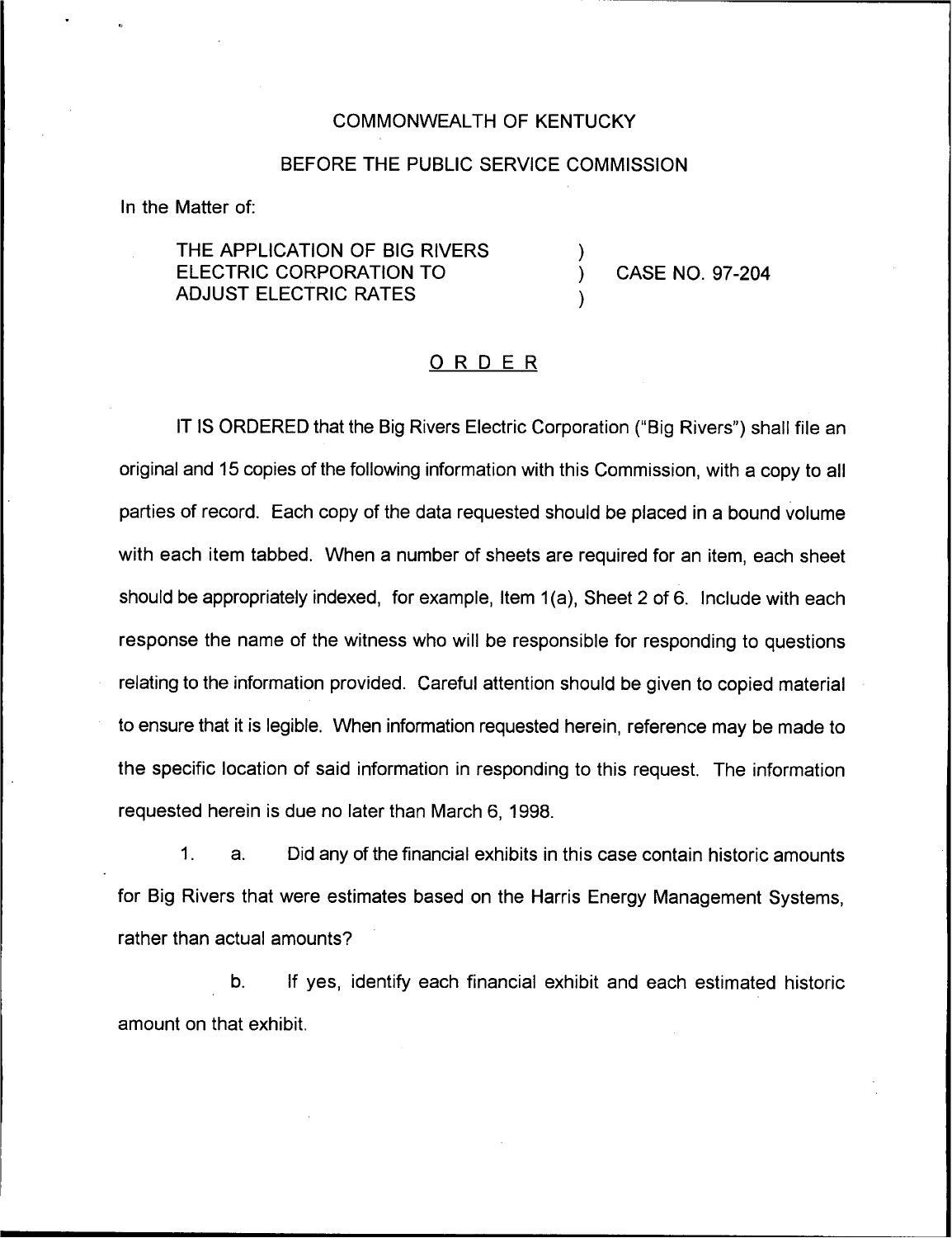2. Are the documents filed on February 23, 1998, limited to a resolution of unforeseen environmental costs or do those documents also encompass unforeseen regulatory and legislative costs as referenced by the Commission at the November 24, 1997 hearing? Explain in detail the response.

3. Explain how the proposed resolution of the unforeseen cost issue will operate during Phase I.

4. Refer to the Supplemental Testimony of A. J. Robinson, Stephen Schaefer, and Mark A. Hite ("Supplemental Testimony"). Page 12 states that Big Rivers will pay the LG&E Parties \$1.85 million annually for 25 years.

a. What does the dollar amount (\$1.85 million) represent?

b. How was the dollar amount of this annual payment determined?

5. Refer to page 13 of the Supplemental Testimony. The testimony states that Big Rivers will compensate the LG&E Parties for "the remaining value of any capital assets which they have funded." Will capital expenditures still require the approval of Big Rivers over the lifetime of the lease?

6. Refer to page 13 of the Supplemental Testimony. It states that the "mortgage will be senior in part to the liens held by RUS." Has the Rural Utilities Service ("RUS") agreed to this provision? Explain.

7. Refer to Exhibit SUP-6. Explain the criteria for determining whether capital expenditures will qualify as "Ordinary Capital Sharing" or "Incremental Capital Cost."

8. Refer to the Supplemental Testimony, page 17. It states that Big Rivers' surplus cash from the LG&E Parties' funding of capital expenditures will be "pre-paid on the new RUS note." If Big Rivers uses its surplus cash to pay the RUS note, will Big Rivers

 $-2-$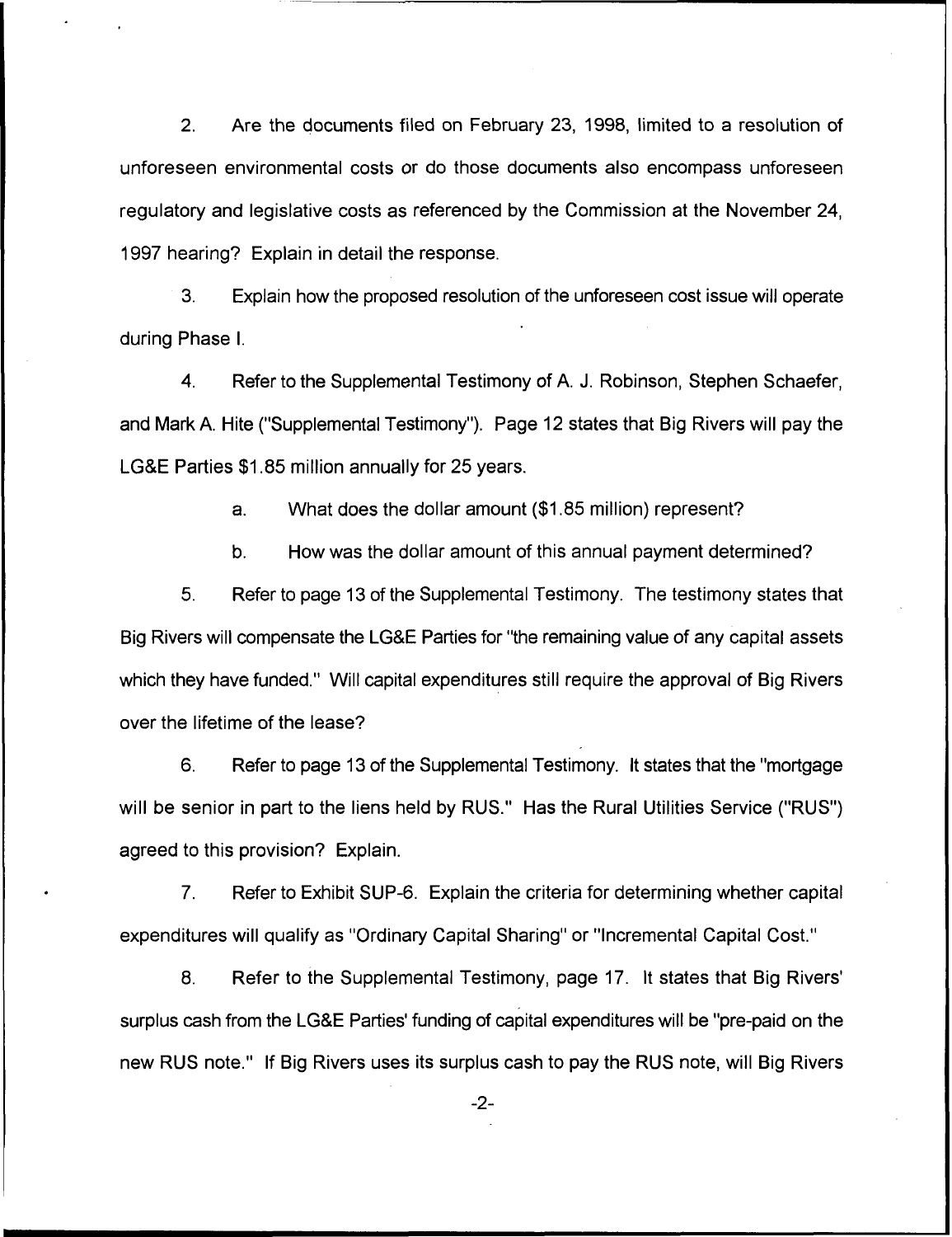have the funds necessary to make a lump sum payment at the end of the lease for the remaining value of the LG&E Parties' capital expenditures? Explain.

9. Exhibit SUP-3 of the Supplemental Testimony, "BREC Base Case." shows a portion of the rural load is below the contract minimum in 2012. Explain.

10. Refer to the Supplemental Testimony, page 7, lines 16 through 25. Provide a detailed discussion of the claw back provision which clearly explains the manner in which the claw back provision will operate. The discussion should describe any limitation on Big Rivers' ability to claw back funds and should fully describe the procedure which will govern Big Rivers' application for claw back funds and the manner in which RUS will process Big Rivers' request.

11. Provide any legal document or written procedure that will govern the operation of the claw back provision. If such a document has already been provided, identify the document and section in which the reference to the claw back provision can be found.

12. Describe and clearly reference any changes relating specifically to the claw back provision that have been incorporated into Exhibit SUP-11, Supplemental Appendix L. If no changes have been incorporated, explain why not.

13. Given the assumptions that have been included in the testimony and Supplemental Testimony, provide a schedule which reflects the anticipated amount of funds that will be paid to the RUS each year that will be available for claw back. Using the same assumptions, provide a schedule which shows the funds which Big Rivers expects to request each year under the claw back provision.

 $-3-$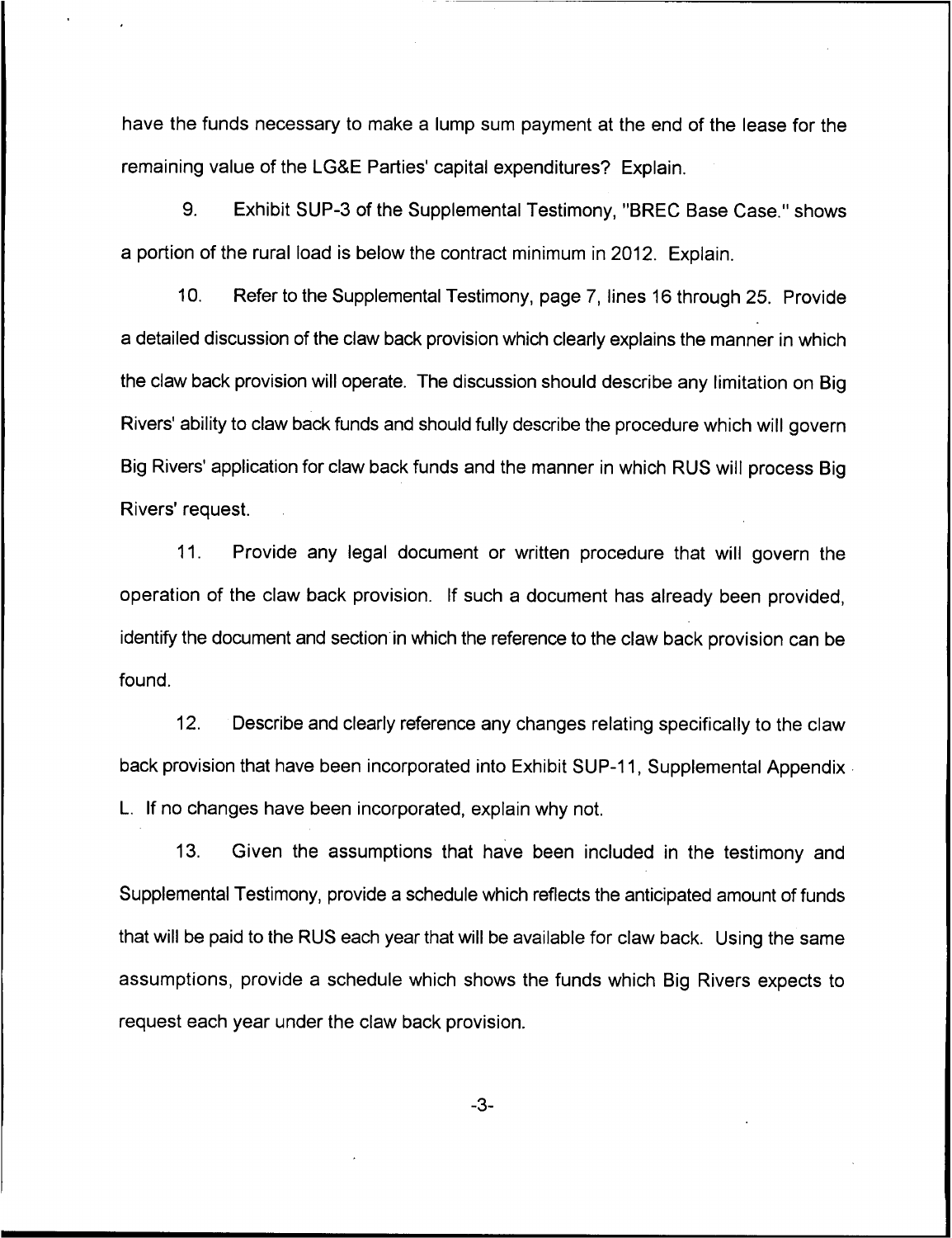14. Explain whether or not the RUS repayment schedule has been changed as a result of the claw back provision.

15. Given the assumptions provided in previous testimony and in the Supplemental Testimony, provide a schedule which reflects all the payments arising from the revisions to the transaction. Provide and discuss an economic analysis of the benefits to Big Rivers and its members resulting from the revised transaction.

16. Indicate whether the following have approved the proposed resolution of the unforeseen cost issue. If approved, state when approval was secured. If not approved, indicate when approval is expected.

a. Big Rivers' Board of Directors.

b. The Member Cooperatives' Board of Directors.

c. LGBE Energy Marketing, Inc. ("LEM").

d. LG&E Energy Corporation ("LG&E Energy").

e. Any LG&E Energy affiliates participating in the Big Rivers' transaction.

f. Alcan Aluminum Corporation ("Alcan").

g. Southwire Company ("Southwire").

17. Refer to the Supplemental Testimony, page 11. It is indicated that the guaranteed revenue stream Big Rivers will receive from the LG&E Parties associated with the LEM sales to Alcan and Southwire will be recognized on a straight-line basis through the life of the smelter contracts. This conclusion appears to be based on Statement of Financial Accounting Standard ("SFAS") No. 13, Accounting for Leases, and the assumption that this revenue stream is similar to an "adjusted" lease payment. Explain in

-4-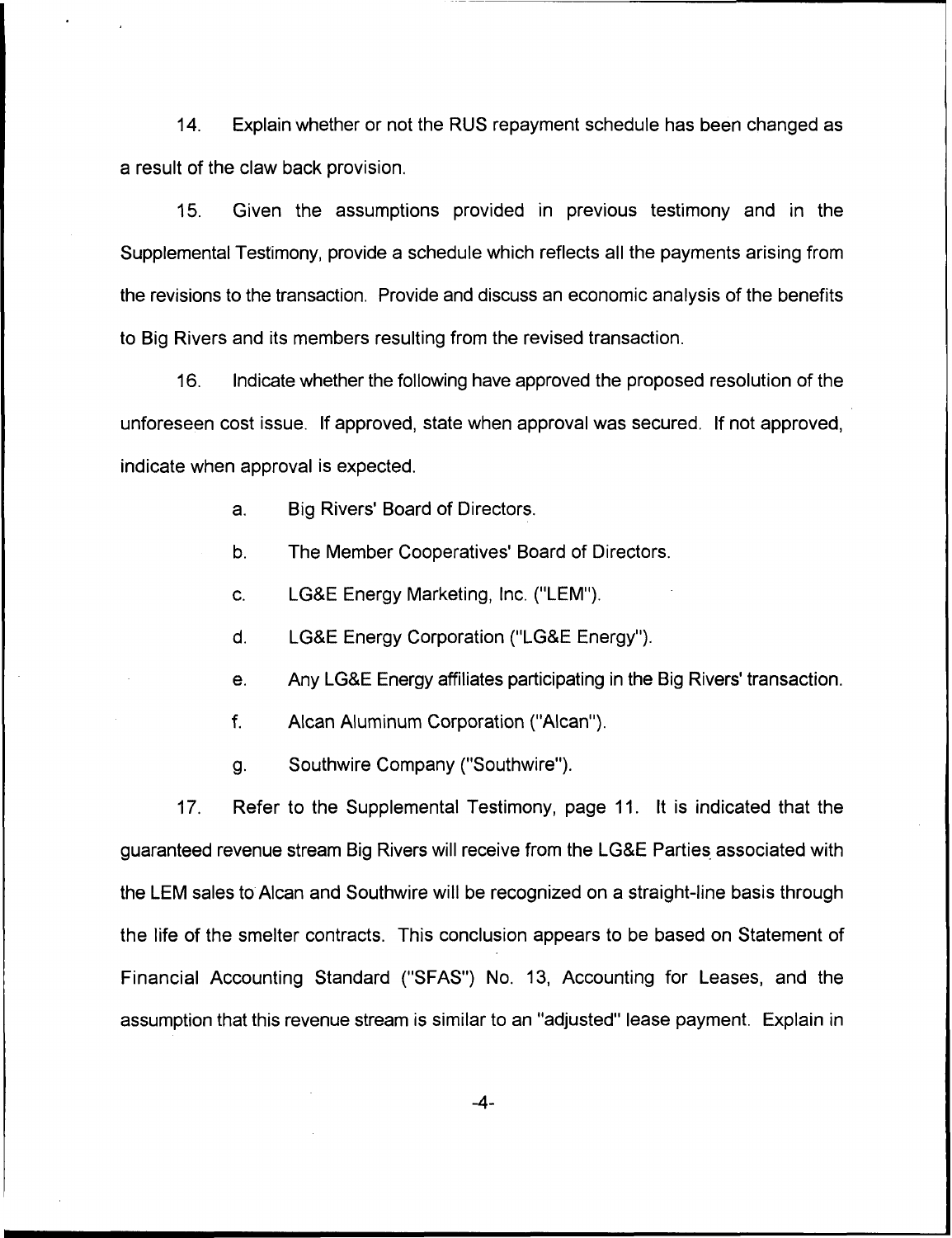detail how Big Rivers concluded that the smelter revenues constituted an "adjusted" lease payment. Include any supporting citations to SFAS No. 13.

18. Refer to the Supplemental Testimony, page 12. The testimony states that the LG&E Parties will receive a mortgage in the Big Rivers assets to secure the \$1.85 million annual payments, which will be senior to AMBAC and on an equal priority to the RUS liens. ln the Executive Summary of the proposed resolution filed on February 20, 1998, paragraphs 5 and 10, it is stated that this security interest will be senior to the RUS but subordinate to AMBAC.

a. Indicate which statement is correct concerning the status of the mortgage.

b. Provide the specific reference to the document which establishes the status of this mortgage.

19. Refer to the Supplemental Testimony, page 16. It is indicated that Exhibit SUP-11, the Supplemental Appendix L, was based on Exhibit MH-5A, from the Rebuttal Testimony of Mark A. Hite, filed on November 11, 1997. Exhibit MH-5A is a version of Big Rivers' Appendix L financial model which reflects a possible Wilson Generating Station cost impairment. Explain why Exhibit SUP-11 was based on the Wilson impairment version of the financial model.

20. Compare Exhibit MH-5A and Exhibit SUP-11 and provide a schedule listing every change shown on Exhibit SUP-11. Identify the row and column where each change appears. Perform this comparison for the entire financial model.

21. Refer to Exhibit SUP-11. Identify the row where each of the following items are located on the financial model.

-5-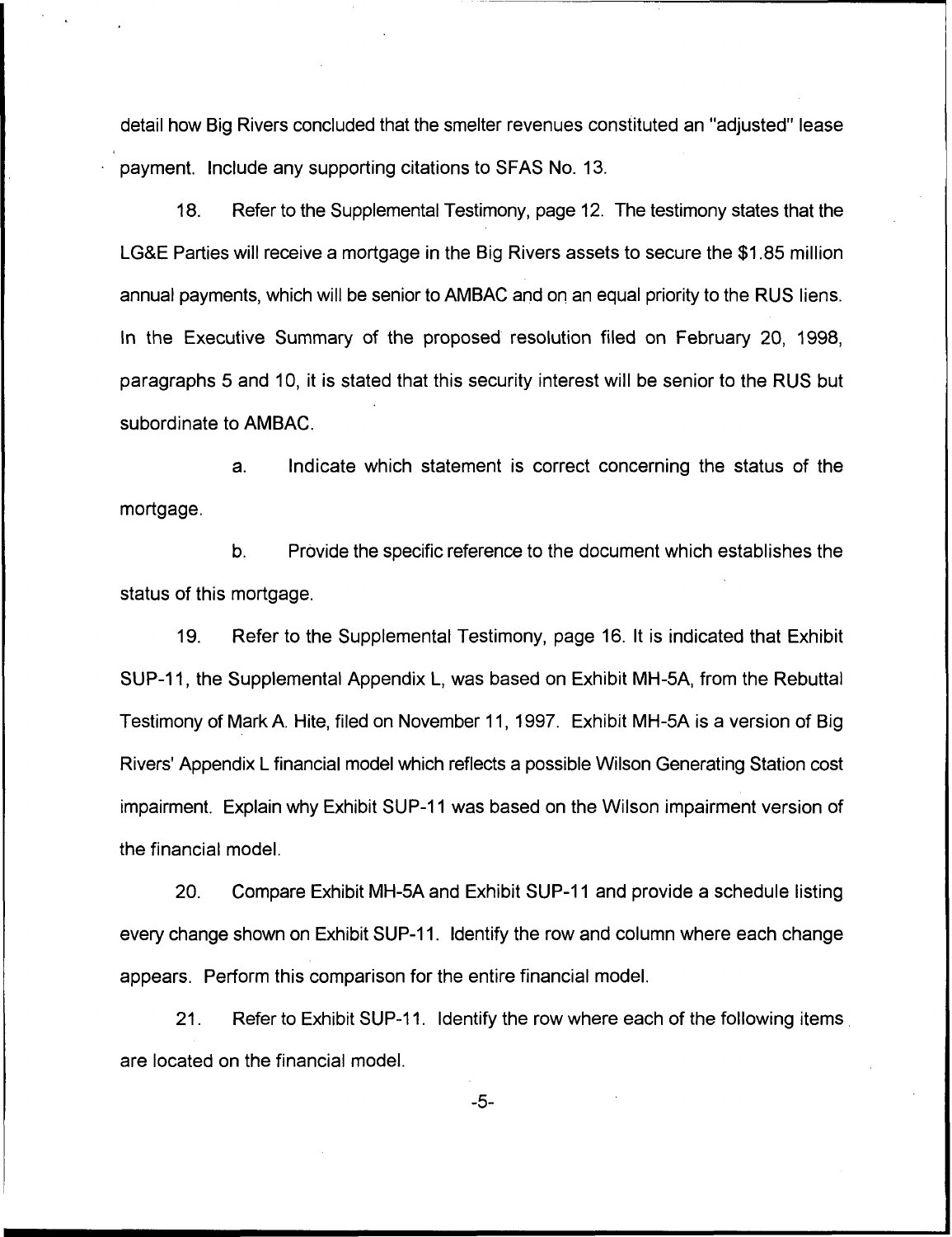a. The Alcan and Southwire margin revenues.

b. The \$1.85 million annual payments.

C. Prepayments on the RUS note generated from Big Rivers' surplus

cash.

d. The LEM Advances and Big Rivers' repayments.

22. Refer to the Supplemental Testimony, page 16. It is stated that RUS has requested additional cash up front, and the smelter margin payments have been increased in the first two years and decreased for the following three years.

a. How much additional cash up front did RUS request?

b. Why was the additional cash requested?

c. Provide a schedule showing the smelter margin payments for the first five years, reflecting the original and revised payment amounts.

23. The February 20, 1998 Executive Summary states at paragraph 11 that the RUS repayment schedule shall not be changed as a result of the proposed resolution to the unforeseen cost issue. Page 17 of the Supplemental Testimony states that there have been "minor" adjustments to the RUS amortization schedule. A comparison of the Supplemental Testimony, Exhibit SUP-12 with the response to the Commission's November 13, 1997 Order, Item 4, the updated Exhibit AJR-13, shows that there have been several significant changes in the RUS repayment schedule.

a. Explain why the Executive Summary and the Supplemental Testimony have stated there would be little or no changes to the RUS repayment schedule.

 $-6-$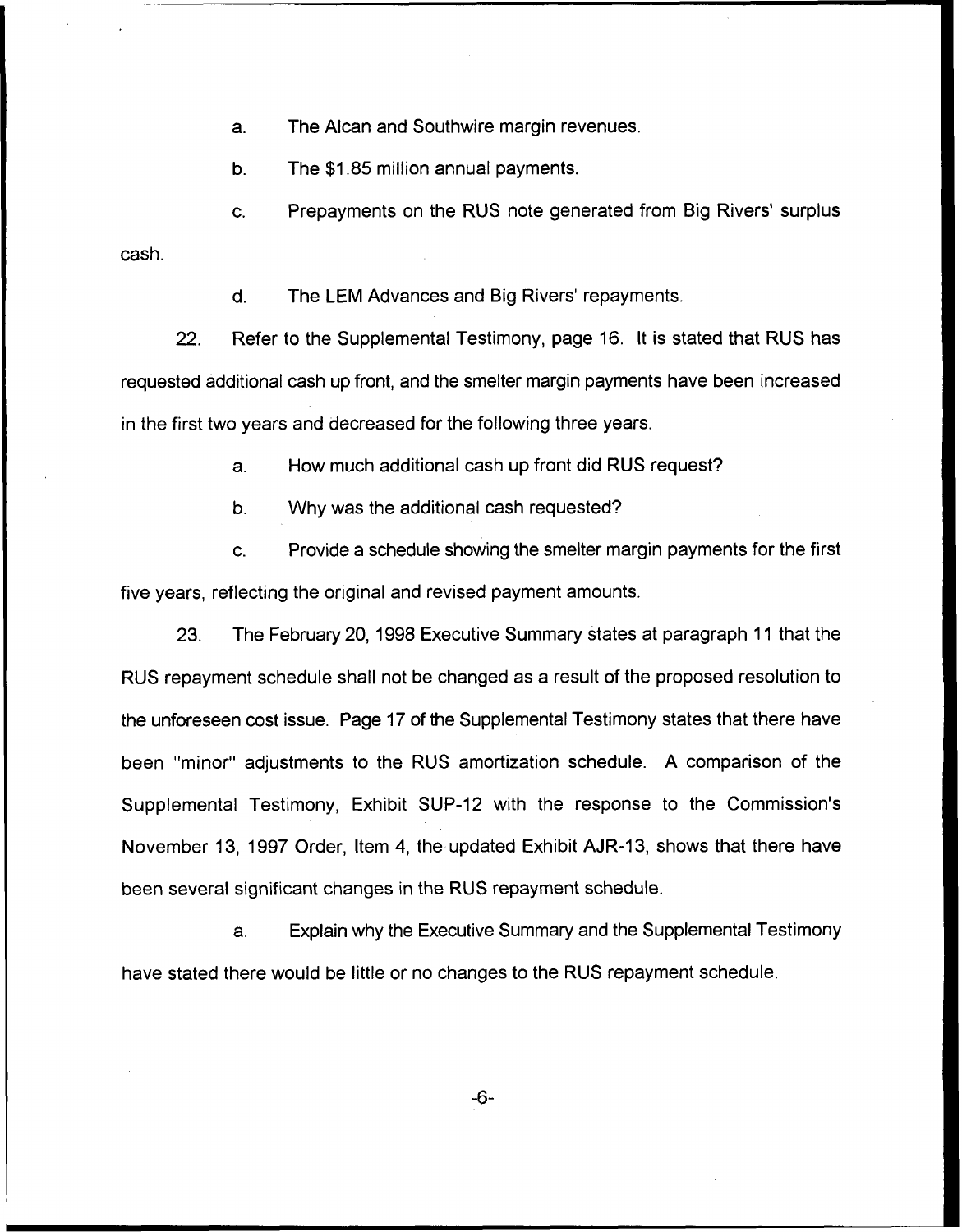b. Other than the repayment schedule beginning later and a change in the up-front payment, explain why the RUS repayment schedule shown in Exhibit SUP-12 was changed.

24. Refer to the Supplemental Testimony, page 19. It is stated that although the lease will be accounted for by Big Rivers as an operating lease, it will be required to record each generation facility at the lower of carrying amount or fair value if the criteria of SFAS No. 13, paragraphs 7(c) or 7(d) are met.

a. Explain how criteria used to determine whether a lease is to be classified as a capital or operating lease should be used to determine the recorded value of the asset leased.

b. Provide the citations to SFAS No. 13 which specifically support this position.

c. Explain how the referenced criteria from SFAS No. 13 are met by this lease transaction.

25. Qne of the revisions to the lease transaction related to the proposed resolution of the unforeseen cost issue discusses the possibility that Big Rivers may sell a generating facility prior to the completion of the lease term.

a. Has the inclusion of this possibility influenced Big Rivers'ontention that the lease transaction is a master lease arrangement? Explain the response.

b. Does Big Rivers intend to request Commission approval prior to a sale of any generating facility?

26. Refer to the Supplemental Testimony, Exhibit SUP-4 and Schedule 2 of the February 20, 1998 Executive Summary. When these two documents are compared, the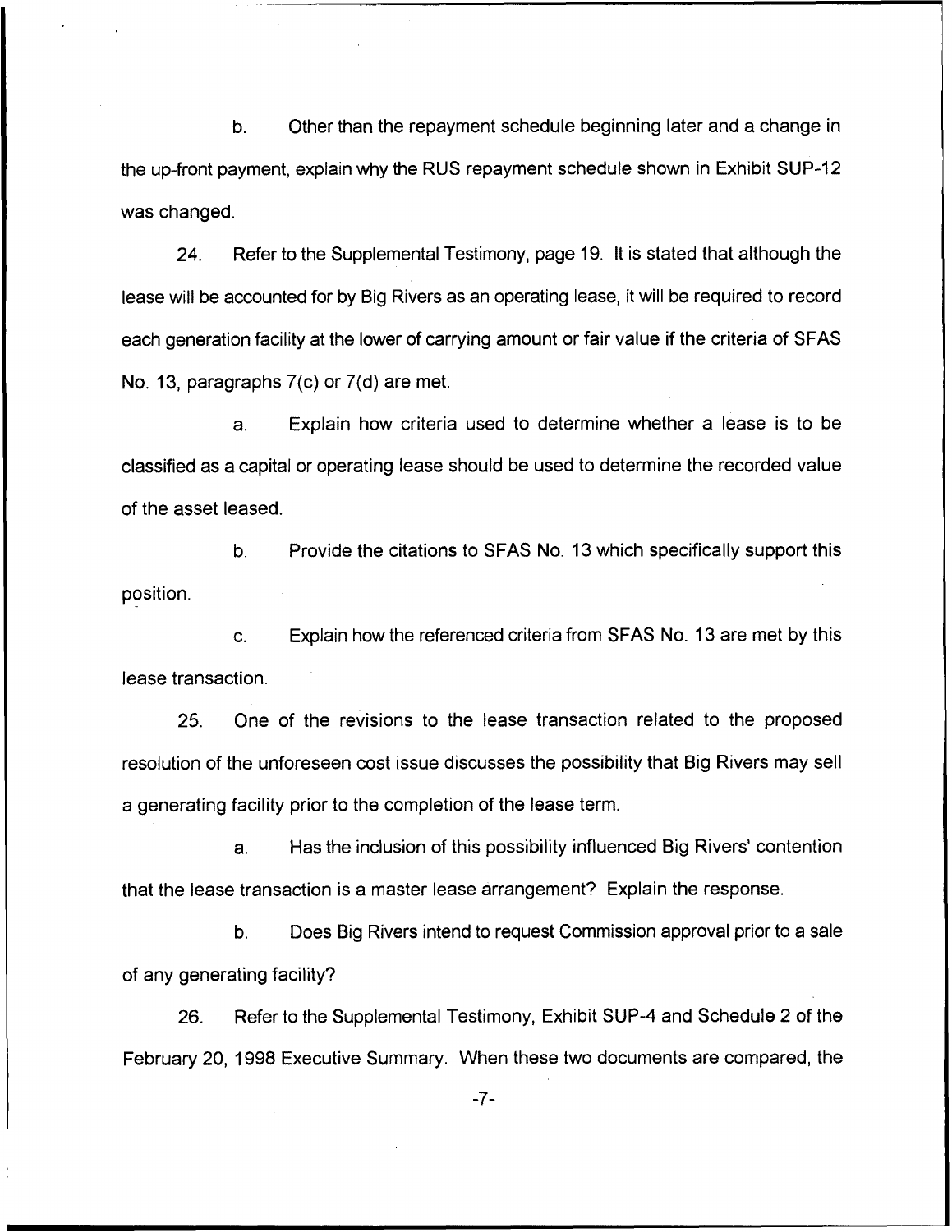maximum and minimum hourly and annual purchased power contract limits are not the same for the period from the beginning of the lease through 2010.

a. Indicate which set of contract limits are correct. Include references to the Power Purchase Agreement which support this determination.

b. Provide the reference in the Power Purchase Agreement which establishes the "Lower of Member Load or Minimum Hourly" limit.

27. Refer to the Supplemental Testimony, Exhibit SUP-6. For each of the sharing ratios shown, explain the basis used to determine the ratio and why it is reasonable for the particular type of cost, at the specific time period.

28. Refer to Volume <sup>I</sup> of the February 23, 1998filing, Tab 2, the Amended and Restated Participation Agreement, Article 22. Explain the purpose for the LEM Advances.

29. Refer to Volume <sup>I</sup> of the February 23, 1998 filing, Tab 2, the Amended and Restated Participation Agreement, Article 25(e)(i) through 25(e)(v), the Residual Value Payment. In the February 20, 1998 Executive Summary, one formula for the calculation of the LG&E Residual Value Payment ("LG&E RVP") is presented. In Article 25(e), four additional formulas for the calculation of the LG&E RVP under different circumstances are presented.

a. Explain why the LG&E RVP formula presented in the February 20, 1998 Executive Summary is not listed in Article 25(e). Indicate where in the Amended and Restated Participation Agreement the formula in the Executive Summary is presented.

b. For each of the formulas presented in Article 25(e) and the Executive Summary, explain how the various values for the formula components are to be determined.

 $-8-$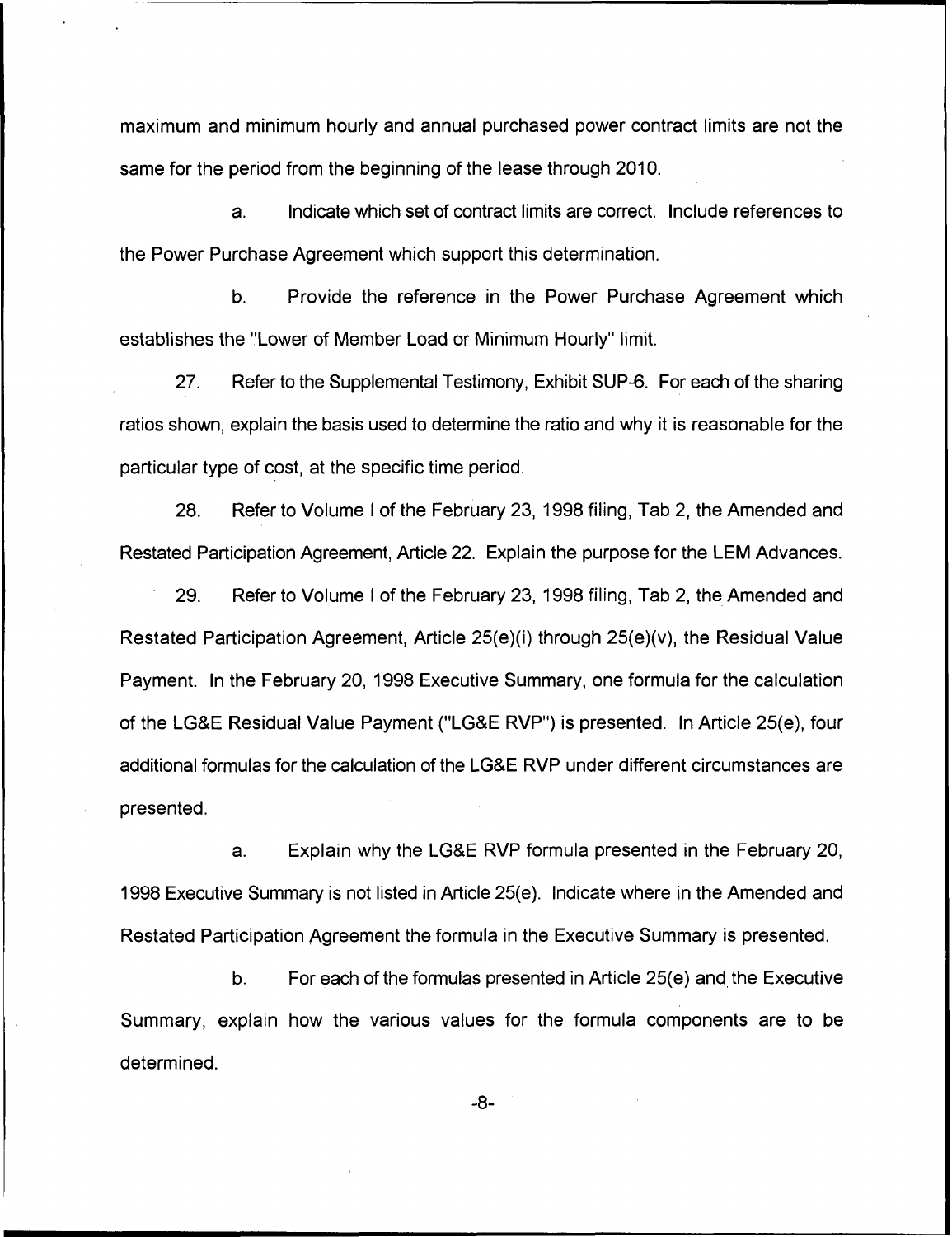c. On page 68 of the Amended and Restated Participation Agreement, reference is made to another LG&E RVP formula, relating to the sale of subject assets during the term. Has this formula been designed and agreed to by the parties? If it has been provided in the record of this proceeding, provide the reference.

30. Refer to Volume <sup>I</sup> of the February 23, 1998 filing, Tab 2, the Amended and Restated Participation Agreement, page 69. Several sections of this document appear to be under development. Have the missing sections been finalized by the parties? If the missing language has been provided in the record of this proceeding, provide the reference.

31. Refer to Volume <sup>I</sup> of the February 23, 1998 filing, Tab 3, the Cost Sharing Agreement, Section 7.6. This section states that any capital assets funded by both Big Rivers and Western Kentucky Leasing Corporation ("Leaseco") shall be owned by Big Rivers and Leaseco in common on an undivided basis in the whole and in proportion with the total amounts funded for the purchase, addition, installation, or completion of the capital assets. Explain how Big Rivers will record these capital assets on its books.

32. Several of the agreements included in the February 23, 1998 filing have had a "Continuation of Agreement" provision added. This provision is usually made by Big Rivers and the other party to the particular agreement.

a. Explain why this provision has been added at this time.

b. Explain how this provision relates to the proposed resolution of the unforeseen cost issue.

33. Refer to Volume <sup>I</sup> of the February 23, 1998 filing, Tab 4, the Facilities Operating Agreement, Section 6.3. This section has been modified to state: "Unless the

 $-9-$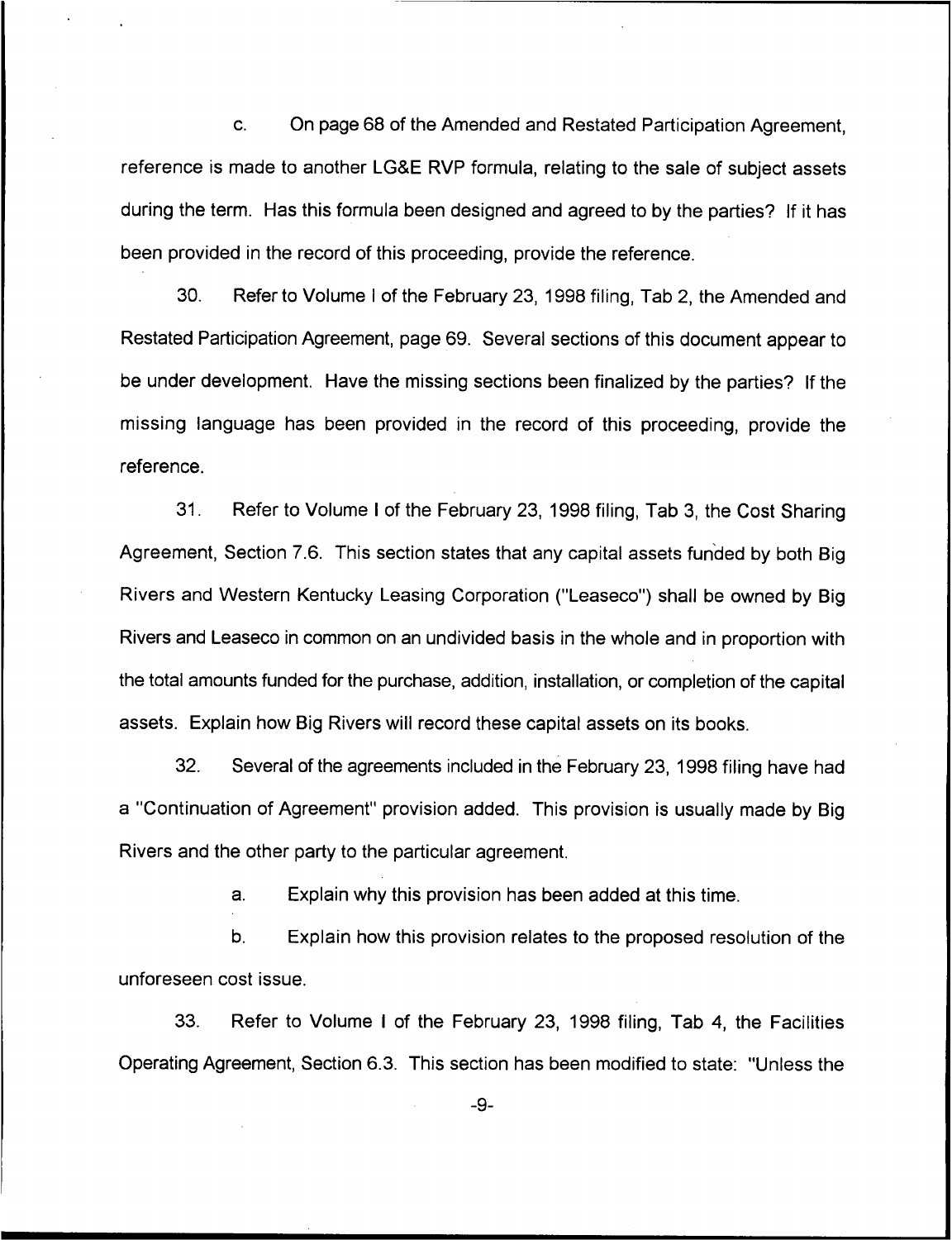Operating Committee unanimously approves a proposed modification, subject to the requirements of this paragraph, the Operating Committee must approve the Annual O&M Budget and the Annual Capital Budget without such modification if such unmodified budgets are consistent with Prudent Utility Practice and this Agreement."

a. Explain why this provision has been added at this time.

b. Explain how this provision relates to the proposed resolution of the unforeseen cost issue.

34. Refer to Volume <sup>I</sup> of the February 23, 1998filing, Tabs 2 through 5. For each of the agreements presented, provide a schedule which summarizes the rights and responsibilities of the parties to each agreement. Include in these summaries revenue and expenditure amounts received or paid by each party.

35. Refer to Volume <sup>I</sup> of the February 23, 1998filing, Tab 6, the Power Purchase Agreement, Section 17. The "Continuation of Agreement" provision is repeated in this section, both times referencing Big Rivers. Would it be correct that a "Continuation of Agreement" provision is needed for LEM? If no, explain the response.

36. Refer to Volume II of the February 23, 1998 filing, Tab 7, the Transmission Service and Interconnection Agreement. Included with the revisions to this agreement are Sections 8.1.1.12, 8.1.1.13, 8.1.1.14, 8.1.1.15, and 8.1.2.8.

a. Explain why these provisions have been added at this time.

b. Explain how these provisions relate to the proposed resolution of the unforeseen cost issue.

37. Refer to Volume II of the February 23, 1998 filing, Tab 8, the agreements related to Henderson Municipal Power and Light Station Two ("HMP&L Station Two").

-10-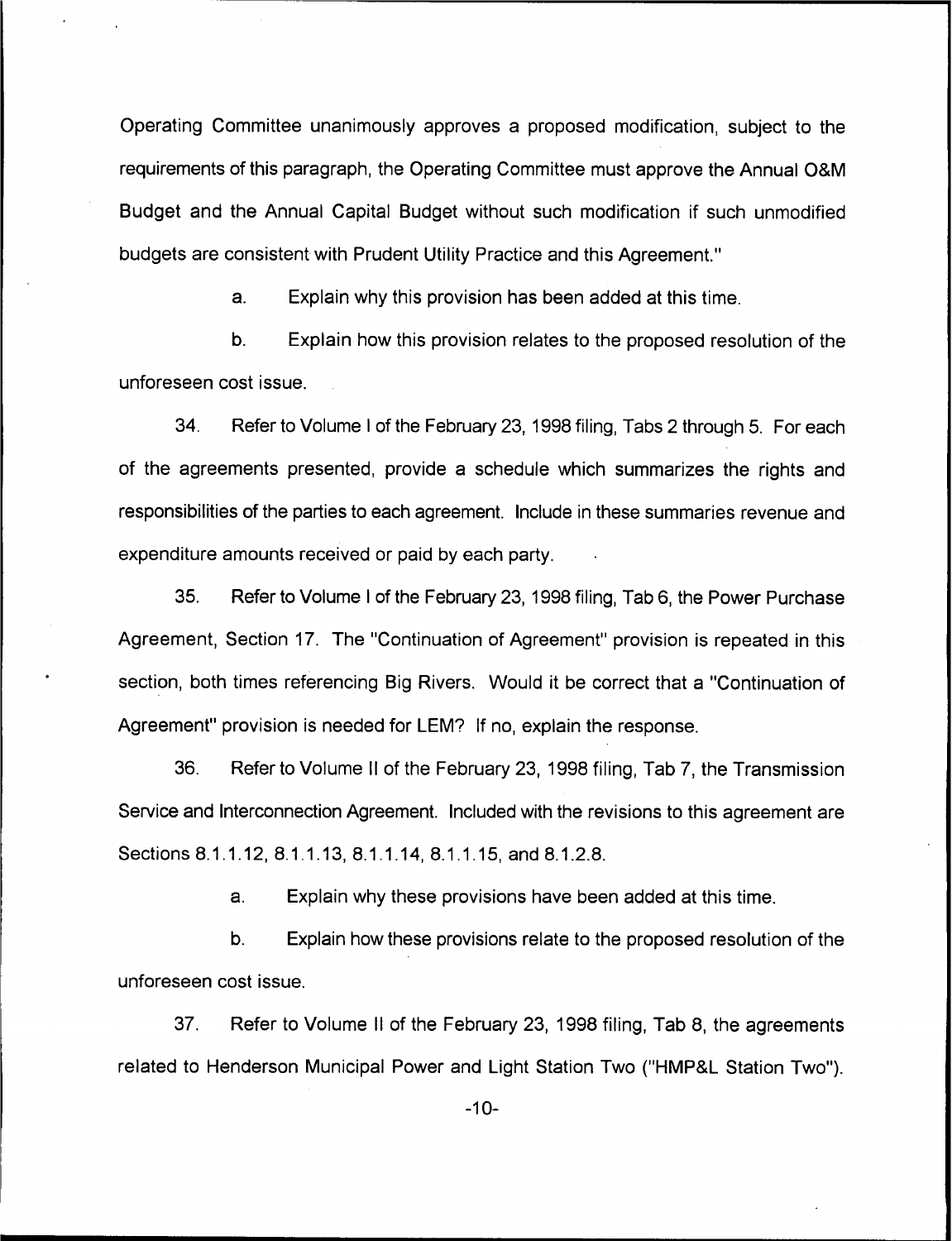Indicate when these agreements will be presented to the city of Henderson and the Henderson Utility Commission for approval. If known, when are the approvals expected?

38. Refer to Volume II of the February 23, 1998 filing, Tab 8, page 108. Concerning the "Two County Restriction" discussed in Section 10.5, provide the corresponding reference in the Henderson Union Electric Cooperative Corporation ("Henderson Union"} Service Agreement relating to resales to Alcan.

39. Refer to Volume II of the February 23, 1998 filing, Tab 8, Exhibit B, "Additional Definitions to Station Two Agreement." Definition No. 14 states: "Capitalization Guidelines shall mean the guidelines attached to the Participation Agreement as Exhibit Have these guidelines been provided in record of this proceeding? If so, indicate the reference.

40. Refer to Volume II of the February 23, 1998filing, Tab 8, "Station Two GRA Allocation Agreement." Provide a schedule summarizing the allocation of general and administrative expenses at the following period of time:

a. The cost allocation prior to Big Rivers' bankruptcy filing.

b. The cost allocation as of February 1, 1998.

c. Under the terms of the new "GKA Allocation Agreement."

41. Refer to Volume II of the February 23, 1998 filing, Tab 8, "Amendments to Contracts Among City of Henderson, Kentucky, City of Henderson Utility Commission, and Big Rivers Electric Corporation." Concerning payments to and receipts from the "Big Rivers Station Two Renewals and Replacements Fund" and the "Big Rivers Station Two 08 <sup>M</sup> Fund," indicate the location of these payments and receipts in Exhibit SUP-11.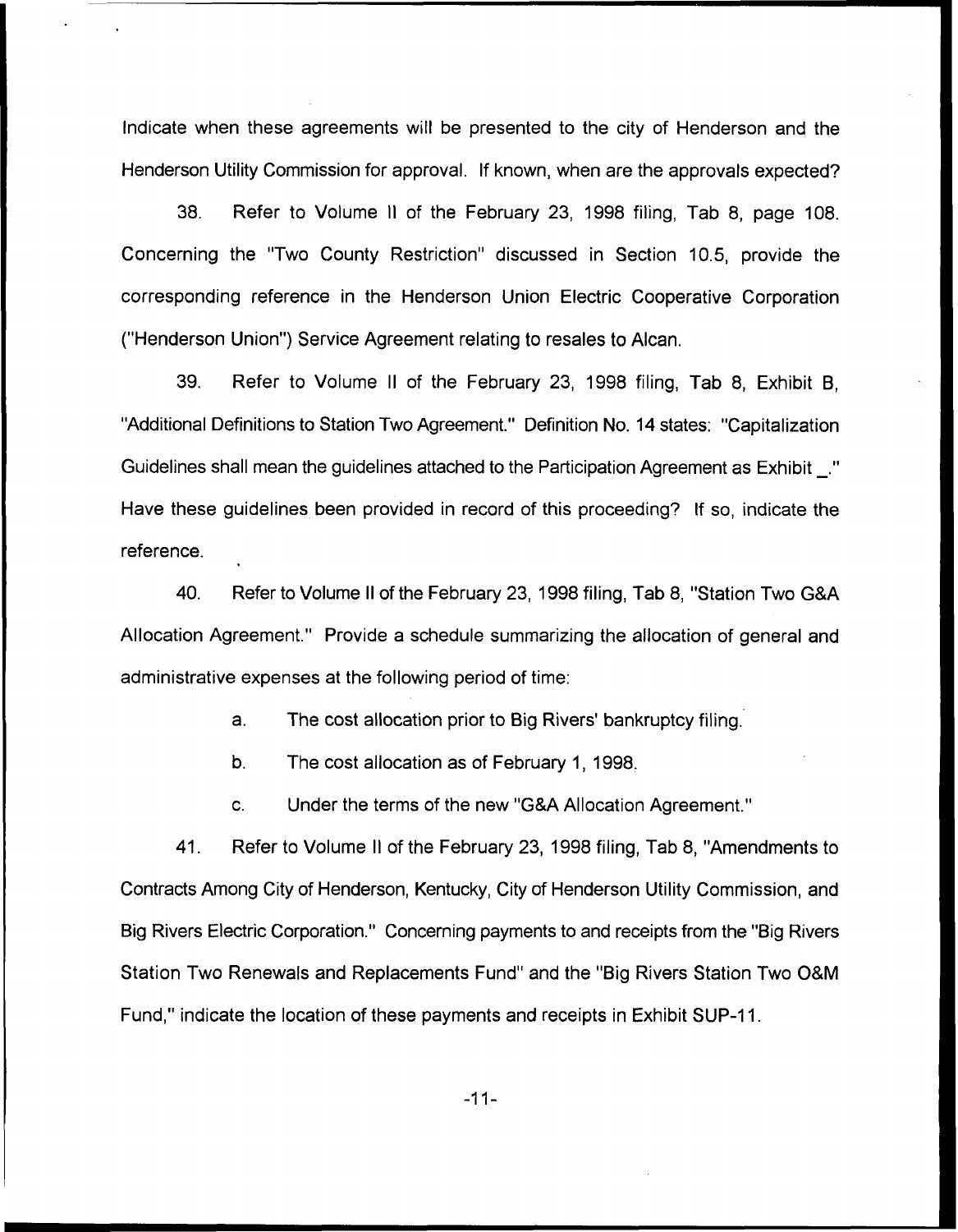42. Refer to Volume II of the February 23, 1998 filing, Tab 8, "Amendments to Contracts Among City of Henderson, Kentucky, City of Henderson Utility Commission, and Big Rivers Electric Corporation," Exhibit 1. Does Big Rivers currently offer the city of Henderson economic development rates? If so, provide the current economic development rate schedule.

43. Refer to Volume II of the February 23, 1998 filing, Tab 8, "Amendments to Contracts Among City of Henderson, Kentucky, City of Henderson Utility Commission, and Big Rivers Electric Corporation," Exhibit 2.

a. Has the depreciation methodology for the Green Station FGD System Facilities been agreed upon?

b. Has this depreciation methodology been provided in the record of this proceeding? If so, provide the reference.

44. Refer to Volume III of the February 23, 1998 filing, Tab 9, Exhibit X-Definitions, No. 28. What is the purpose of the capital cost allocation percentage, and in what agreements is this percentage referenced?

45. Refer to Volume III of the February 23, 1998 filing, Tabs 15 and 16. Section 2 of the Green River ("Green River") Electric Corporation Wholesale Power Agreement and Section 2 of the Henderson Union Wholesale Power Agreement state that neither Green River, Southwire, Henderson Union, nor Alcan shall have any responsibility as a result of the revised wholesale power agreement for any stranded investment costs or exit fees of any kind whatsoever relating to the distribution cooperatives' service to the smelters.

a. Does this provision relate only to stranded costs the distribution cooperatives might be charged by Big Rivers? If not, explain.

-12-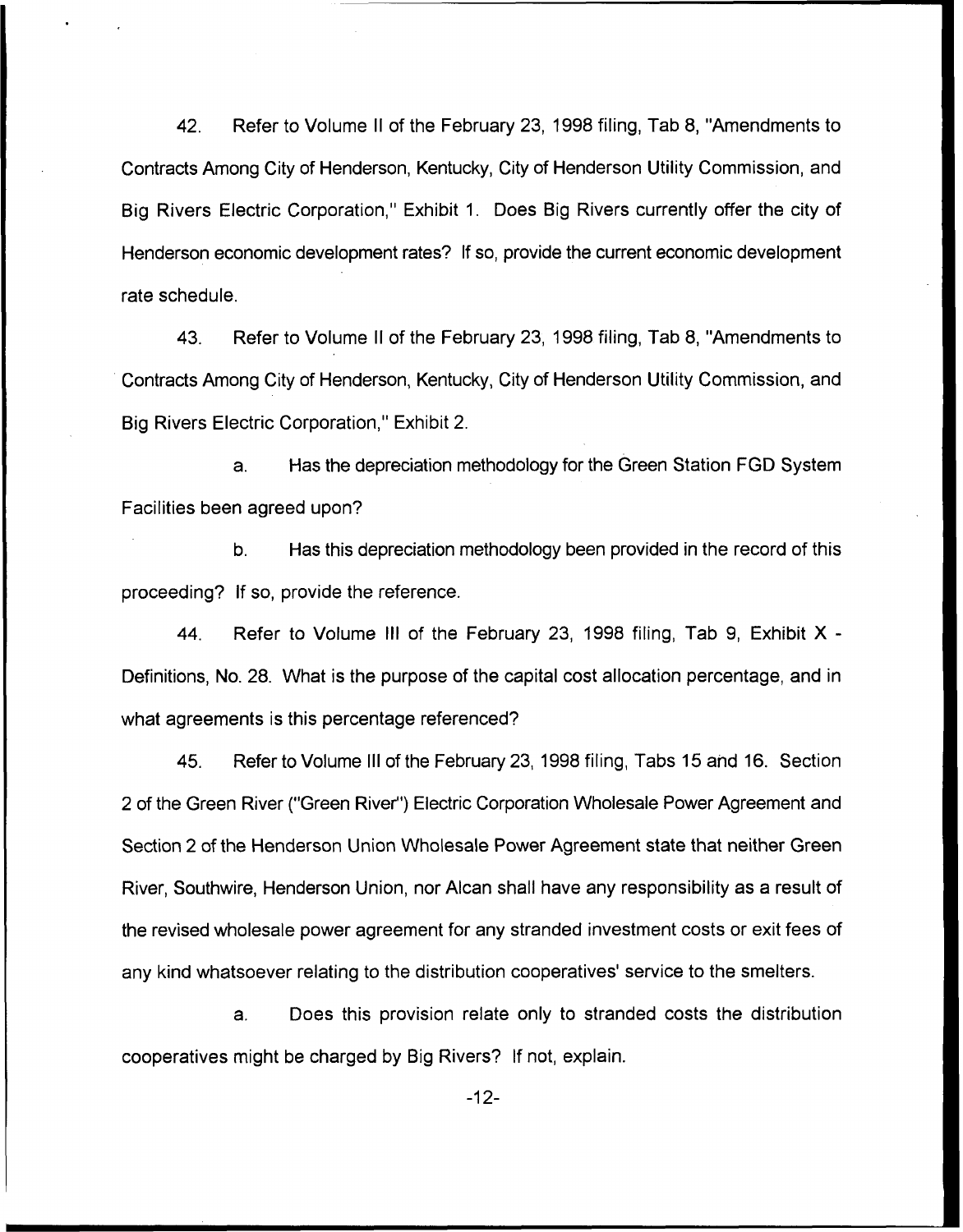$b<sub>1</sub>$ If Green River or Henderson Union were charged a stranded investment cost by a third-party power supplier to Southwire or Alcan, under this provision, could that cost be recovered by the cooperative from the smelter? Explain the response.

46. Refer to Volume III of the February 23, 1998 filing, Tab 17, the New RUS Agreement, Section 5.6. Explain why this section of the agreement "remains subject to further discussion."

47. Refer to Volume III of the February 23, 1998 filing, Tab 18, the RUS Promissory Note.

Explain the purpose of the "Cap X Adjustment" and why this provision  $a<sub>z</sub>$ was added at this time.

b. Explain how the addition of the Cap X Adjustment is related to the proposed resolution of the unforeseen cost issue.

Is the definition of "Arbitrage Amount" the same as is used in any of C. the other transaction agreements? Explain the response.

d. Explain the purpose of the "Rate Reduction" provision and why this provision was added at this time.

e. Explain how the addition of the Rate Reduction provision is related to the proposed resolution of the unforeseen cost issue.

48. Refer to Volume III of the February 23, 1998 filing, Tab 20, the Restated Mortgage and Security Agreement, Section 13. Identify the subject that is addressed by this section of the agreement.

49. For each of the agreements listed, indicate how the revisions to the documents are related to the proposed resolution of the unforeseen cost issue.

-13-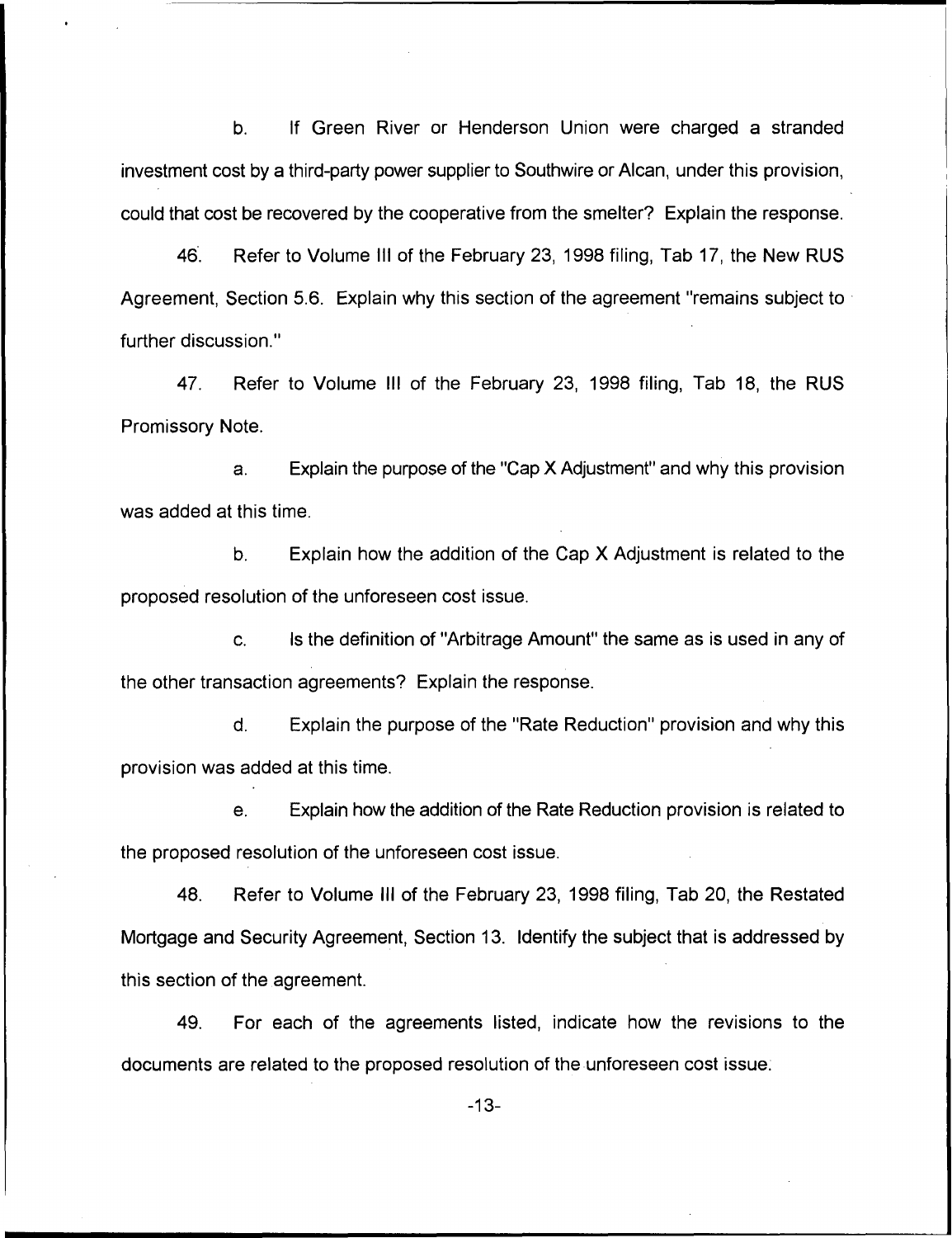a. Second Amendment to Financing and Loan Agreement between Big Rivers Electric Corporation and County of Ohio, Kentucky for 1983 Pollution Control Bonds, Volume III, Tab 21.

b. Fifth Supplemental Indenture for 1983 Pollution Control Bonds, Volume III, Tab 22.

Standby Bond Purchase Agreement among Big Rivers, First Trust C. National Association, as Trustee, and Credit Suisse First Boston relating to the 1983 Bonds, Volume III, Tab 23.

d. Reimbursement Agreement for Series 1983 Pollution Control Bonds, Volume IV, Tab 24.

e. First Supplemental Indenture for 1985 Pollution Control Bonds, Volume IV, Tab 25.

f. First Amendment to Financing and Loan Agreement between Big Rivers Electric Corporation and County of Ohio, Kentucky for 1985 Pollution Control Bonds, Volume IV, Tab 26.

Reimbursement Agreement for Series 1985 Pollution Control Bonds, q. Volume IV, Tab 27.

h. Standby Bond Purchase Agreement among Big Rivers, First Trust National Association, as Trustee, and Credit Suisse First Boston relating to the 1985 Bonds, Volume IV, Tab 28.

50. Refer to Volume IV of the February 23, 1998 filing, Tab 29, Big Rivers Transaction Tariff.

-14-